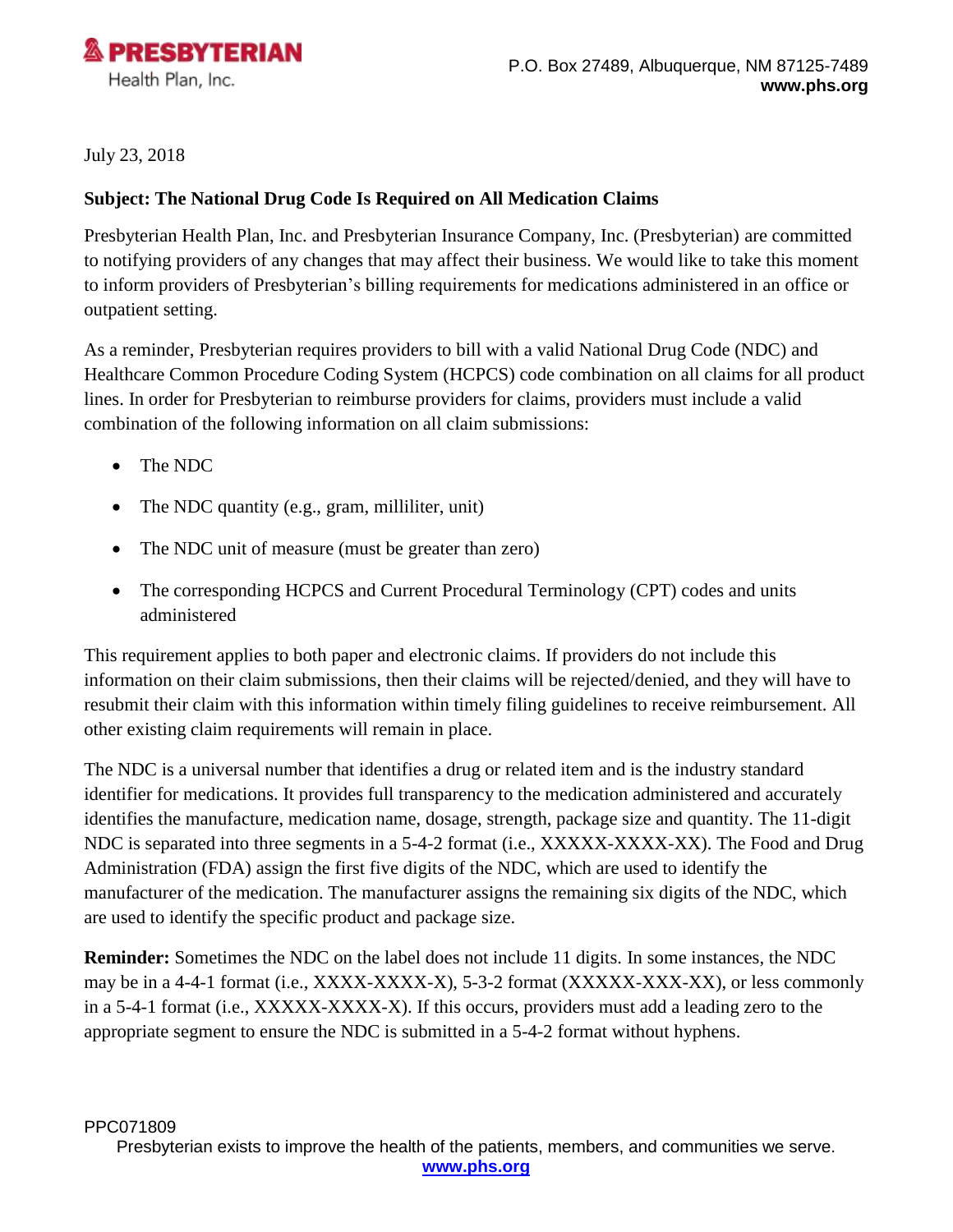### **CMS-1500 Claim Form**

When providers report the NDC on a CMS-1500 claim form, they must use both the upper and lower rows on a claim line. To ensure claims are paid accurately and in a timely manner, please make sure all characters are entered into the appropriate box and row. In addition, providers must also enter a valid HCPCS or CPT code. Please note that units billed for injections must be consistent with the HCPCS or CPT code description.

|   | D. PROCEDURES, SERVICES, OR SUPPLIES<br>DATE(S) OF SERVICE<br>24. A.<br>В.<br>(Explain Unusual Circumstances)<br><b>PLACE OF</b><br><b>From</b><br>To<br><b>EMG</b><br><b>CPT/HCPCS</b><br><b>SERVICE</b><br><b>MODIFIER</b><br>MM<br>MМ<br><b>DD</b><br><b>DD</b> | Е.<br>G.<br>DAYS<br>UNTS<br><b>DIAGNOSIS</b><br>\$ CHARGES<br><b>POINTER</b> | $\begin{array}{c}\nH.\n\hline\n\text{Fay} \\ \hline\n\text{Fay} \\ \hline\n\text{Pim}\n\end{array}$<br>ID.<br>QUAL | <b>PONT</b><br><b>RENDERING</b><br>PROVIDER ID. # |
|---|--------------------------------------------------------------------------------------------------------------------------------------------------------------------------------------------------------------------------------------------------------------------|------------------------------------------------------------------------------|--------------------------------------------------------------------------------------------------------------------|---------------------------------------------------|
|   |                                                                                                                                                                                                                                                                    |                                                                              | <b>NPI</b>                                                                                                         | <b>DRM</b>                                        |
| 2 | Enter NDC in                                                                                                                                                                                                                                                       |                                                                              | <b>NPI</b>                                                                                                         | Ž<br>Æ                                            |
|   | shaded area                                                                                                                                                                                                                                                        |                                                                              | <b>NPI</b>                                                                                                         | <b>SUPPLI</b>                                     |
| 4 | of box 24A                                                                                                                                                                                                                                                         |                                                                              | <b>NPI</b>                                                                                                         | g                                                 |
| 5 |                                                                                                                                                                                                                                                                    |                                                                              | <b>NPI</b>                                                                                                         | <b>SIC</b>                                        |

For guidance on reporting the NDC on a CMS-1500 claim form, please see the following table.

| <b>CMS-1500</b>  |                                                                                                                                                                                                                                    |                                                                                                          |                                                                                                                                                                        |  |
|------------------|------------------------------------------------------------------------------------------------------------------------------------------------------------------------------------------------------------------------------------|----------------------------------------------------------------------------------------------------------|------------------------------------------------------------------------------------------------------------------------------------------------------------------------|--|
|                  | <b>How</b>                                                                                                                                                                                                                         | <b>Example</b>                                                                                           | Where                                                                                                                                                                  |  |
| <b>Required:</b> | Enter two-digit qualifier, such<br>as "N4," immediately followed<br>by 11-digit NDC.                                                                                                                                               | NDC 00054352763 is entered<br>as N400054352763                                                           | Beginning at left edge, enter<br>NDC in the shaded area of<br>box 24A.                                                                                                 |  |
| <b>Optional:</b> | Enter one of four unit of<br>measure qualifiers:<br>International Unit (F2)<br>$\bullet$<br>Gram(GR)<br>Milliliter (ML)<br>$\bullet$<br>Unites (UN)<br>$\bullet$<br>Include quantity and a decimal<br>point for correct reporting. | GR0.045<br>ML1.0<br>UN1.000                                                                              | Immediately following the 11-<br>digit NDC, enter three spaces<br>and then one of four units of<br>measurement qualifiers,<br>followed immediately by the<br>quantity. |  |
| <b>Required:</b> | Enter a valid HCPCS or CPT<br>code                                                                                                                                                                                                 | J0610 "Injection Calcium<br>Gluconate, per 10 ml" is billed<br>as one unit for each 10 ml<br>ampul used. | Non-shaded area of box 24D                                                                                                                                             |  |

### **UB-04 Claim Form**

Even though an NDC is entered, a valid revenue code and a HCPCS or CPT code must be entered in the claim form.

| 42 REV. CD. | 43 DEKORPTION                                    | 44 HOPOS / RATE / HIPPS CODE | 45 年RV.DATE | 46 SERV. UNIT | 47 TOTAL GWACED | 48 NON-COVERED CHARCEEL |
|-------------|--------------------------------------------------|------------------------------|-------------|---------------|-----------------|-------------------------|
|             | $ 1$ # # # #   N 4 # # # # # # # # # # + 6R0.045 | J # # # #                    | MMDDYY      |               | :##<br>##       | 0:00                    |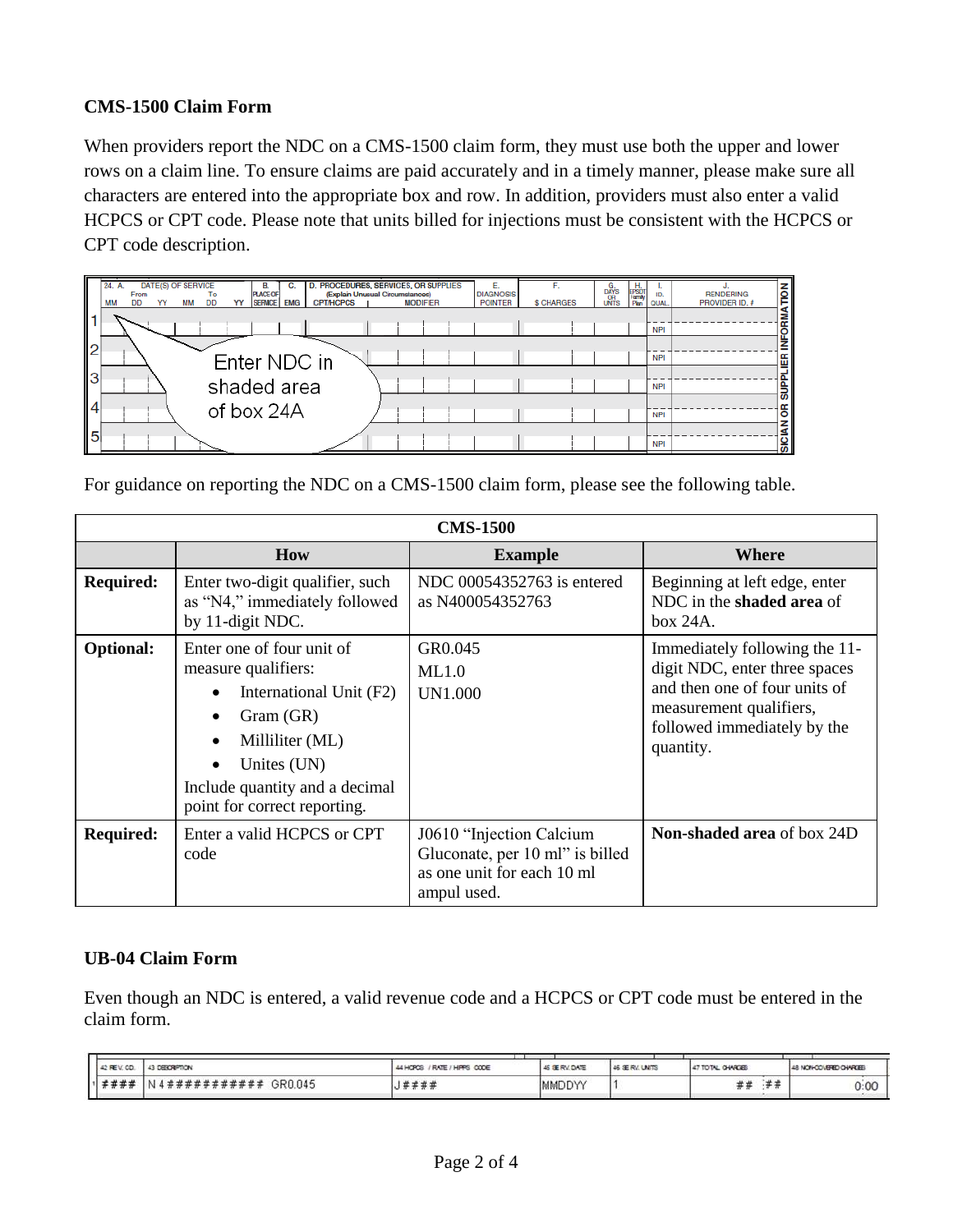| $UB-04$          |                                                                                                                                                                                                                                    |                                                                                                           |                                                                                                                                                                        |  |
|------------------|------------------------------------------------------------------------------------------------------------------------------------------------------------------------------------------------------------------------------------|-----------------------------------------------------------------------------------------------------------|------------------------------------------------------------------------------------------------------------------------------------------------------------------------|--|
|                  | <b>How</b>                                                                                                                                                                                                                         | <b>Example</b>                                                                                            | Where                                                                                                                                                                  |  |
| <b>Required:</b> | Enter a valid revenue code                                                                                                                                                                                                         | Pharmacy revenue code 0250                                                                                | Form locator box 42                                                                                                                                                    |  |
| <b>Required:</b> | Enter two-digit qualifier, such<br>as "N4," immediately followed<br>by 11-digit NDC.                                                                                                                                               | NDC 00054352763 is entered as<br>N400054352763                                                            | Beginning at left edge of the<br>box, enter the NDC in locator<br>box 43, which is currently<br>labeled as "Description."                                              |  |
| <b>Optional:</b> | Enter one of four unit of<br>measure qualifiers:<br>International Unit (F2)<br>$\bullet$<br>Gram(GR)<br>Milliliter (ML)<br>$\bullet$<br>Unites (UN)<br>$\bullet$<br>Include quantity and a decimal<br>point for correct reporting. | GR0.045<br>ML1.0<br>UN1.000                                                                               | Immediately following the 11-<br>digit NDC, enter three spaces<br>and then one of four units of<br>measurement qualifiers,<br>followed immediately by the<br>quantity. |  |
| <b>Required:</b> | Enter a valid HCPCS or CPT<br>code                                                                                                                                                                                                 | J0610 "Injection Calcium"<br>Gluconate, per 10 ml" is billed<br>as one unit for each 10 ml<br>ampul used. | Form locator box 44                                                                                                                                                    |  |

For guidance on reporting the NDC on a UB-04, please see the following table.

For additional guidance and resources regarding the NDC and billing requirements, providers should review the following:

- Page 18-7 of Presbyterian's Practitioner and Provider manual at [www.phs.org/providermanual.](http://www.phs.org/providermanual)
- The FDA's searchable NDC directory, which is available at [www.fda.gov/Drugs/InformationOnDrugs/](http://www.fda.gov/Drugs/InformationOnDrugs/)
- The NDC/HCPCS crosswalk that the Centers for Medicare & Medicaid Services (CMS) publishes and updates annually, which is available at [www.cms.gov/Medicare/Medicare-Fee-for-](http://www.cms.gov/Medicare/Medicare-Fee-for-Service-Part-B-Drugs/McrPartBDrugAvgSalesPrice/2018ASPFiles.html)[Service-Part-B-Drugs/McrPartBDrugAvgSalesPrice/2018ASPFiles.html](http://www.cms.gov/Medicare/Medicare-Fee-for-Service-Part-B-Drugs/McrPartBDrugAvgSalesPrice/2018ASPFiles.html)

By enforcing the NDC on all claims, Presbyterian will be able to easily differentiate and target medications that share the same HCPCS code for medication preferences. In addition, it will allow us to maintain consistent claims billing guidelines and quickly identify billing errors. Furthermore, it will help us improve our reimbursement process and ensure providers are accurately paid in a timely manner.

Should providers have any questions or need assistance, they may use the following information to contact their assigned relationship executive. Thank you for partnering with us to improve the health of the patients, members and communities we serve.